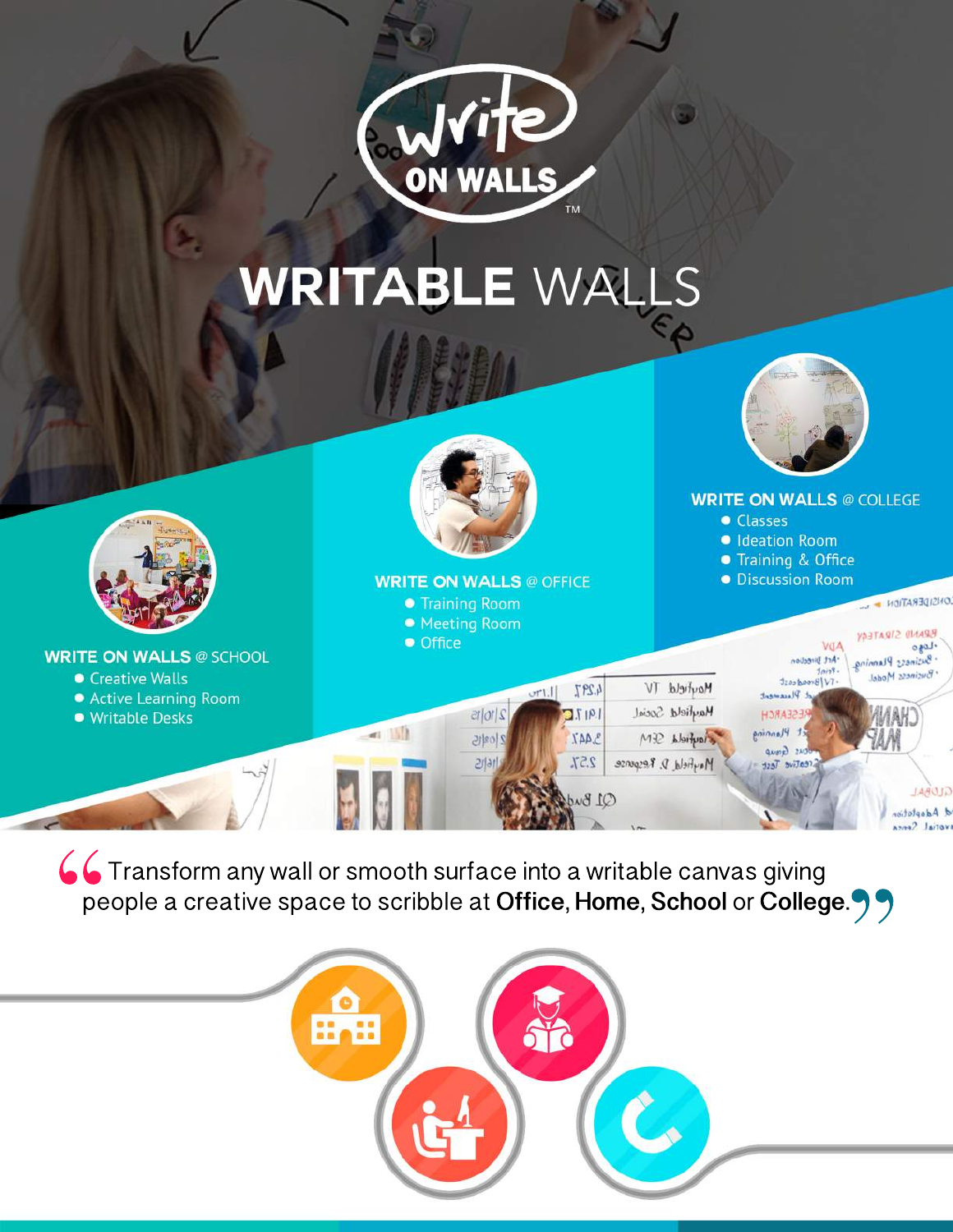

## WRITEONWALLS @ **SCHOOL**

#### WriteOnWalls@Classroom:

• Transform classrooms, creative rooms, activity room, drawing rooms into boundless 360 degree learning erasable surfaces. Convert study tables into marker table for easy learning. This will give teachers & students the space to communicate, connect and accelerate learning

Dr Ruchi Sood, Physiotherapist suggested schools/parents to provide some space on wall so that kids can stand and write, it helps to activate their core muscles and also improves their handwriting. "WriteOnWalls" is a great initiative to make kids healthy and fit.



WRITEONWALLS@ **CREATIVE WALLS & ACTIVE LEARNING** ROOM



WRITEONWALLS@ DESKS/WALLS



WASHABLE CRAYONS@ WRITEONWALLS

# WRITEONWALLS@ COLLEGE

#### WriteOnWalls@Classes:

• Transform your Classes into a boundless erasable canvas, giving them the space to fully explore ideas. From walls to Desk, make them idea stations. Convert discussion rooms to brainstorming room.



WRITEONWALLS@ **DISCUSSION ROOM:** 



WRITEONWALLS<sup>@</sup> **TRAINING ROOM/ OFFICE** 



WRITEONWALLS<sup>@</sup> **IDEATION WALL** 

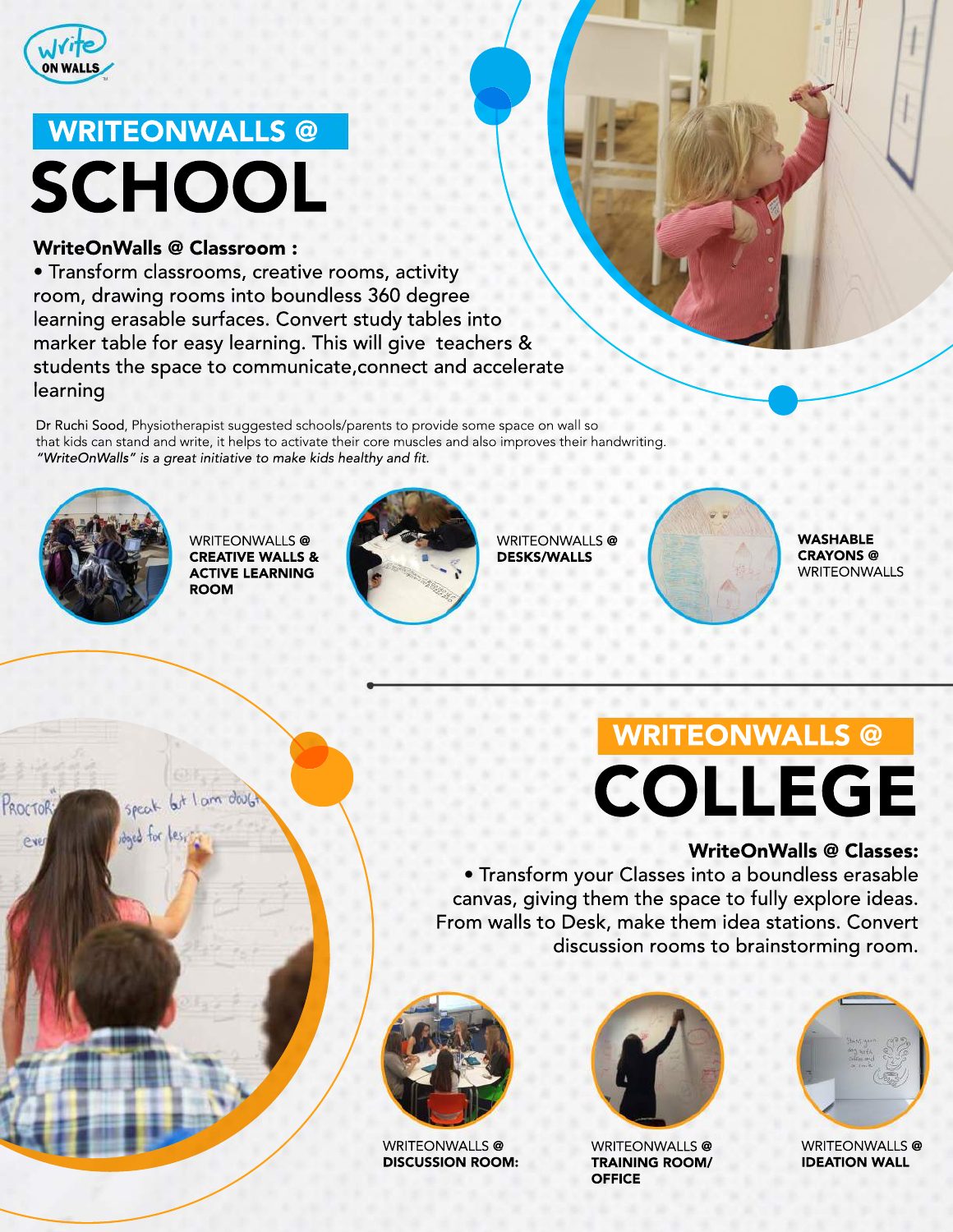

## WRITEONWALLS@ **OFFICE**

• Transform your office into a boundless erasable canvas, giving them the space to fully explore ideas. From office walls to Desk, make them idea stations. Convert conference room to brainstorming room.



WRITEONWALLS @ **TRAINING ROOM/** OFFICE:



WRITEONWALLS@ **MEETING ROOM** 



WRITEONWALLS@ **CREATIVITY AT ITS BEST** 



 $0051$ 

 $(mR)$ 

TME

WRITEONWALLS@ DESK



- Magneto plaster can convert any walls to Magnetic wall.
- This need to applied before final top coat paint.
- Its water based and very easy to apply

### Applications

• It is applied by mixing with water, does not smell, does not harm human health and environmental. Magneto Plaster does not damage computer monitor, mobile phone, TV, credit card, ATM card even though it creates a magnetic field.

• The application is done as two or three layers and Magneto applied with 1 mm thickness is spreaded and trowelled. After these processes, any interior paint with primer can be applied. It should be waited for at least 24 hours for the paint application on Magneto.

• You can also convert Magneto wall to writable + magnetic by applying WriteOnWalls - writable paint.